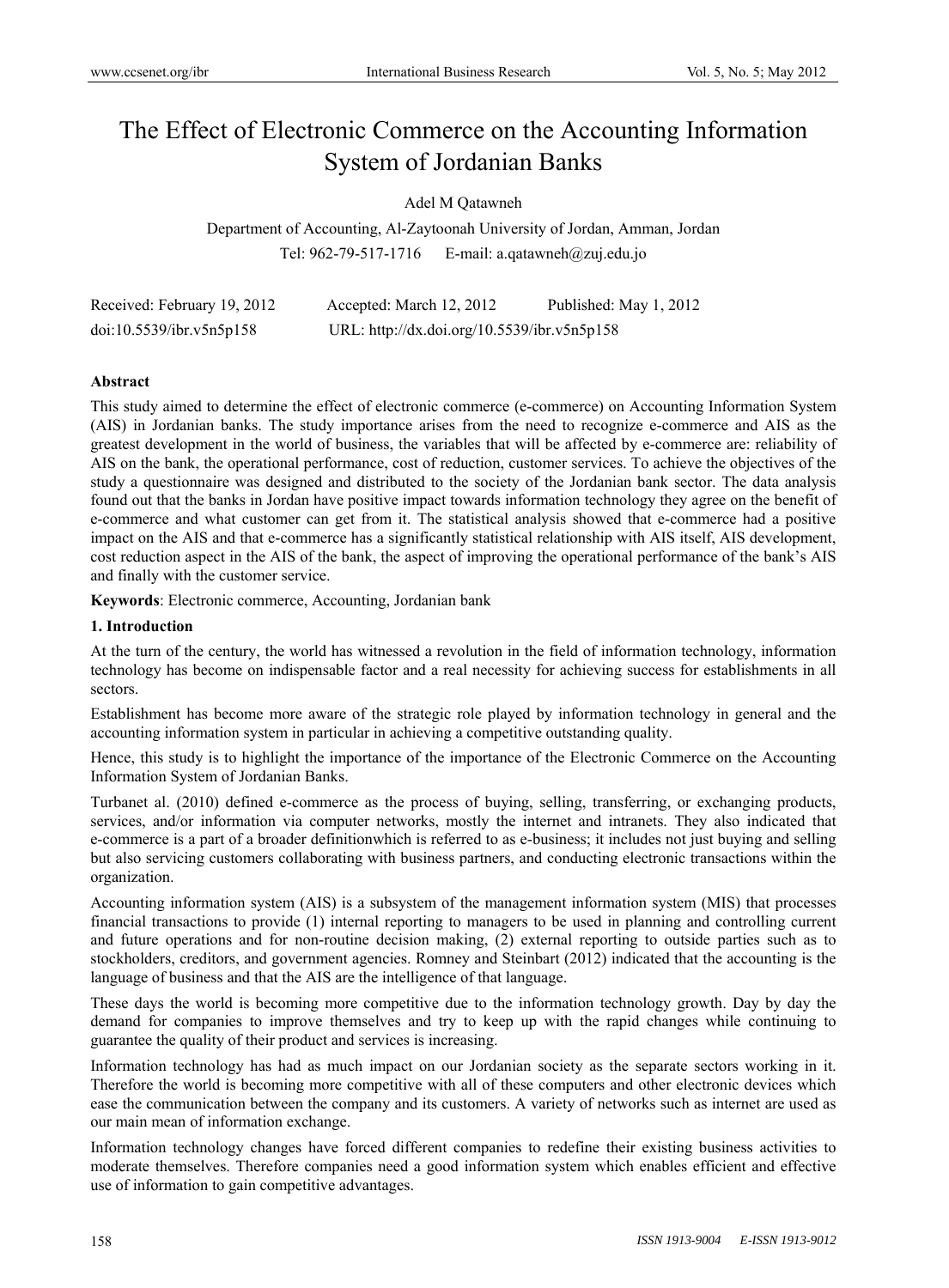# **2. Study Problems**

Due to the lack of researches addressing the effect of e-commerce on improving AIS of banks particularly in Jordan, this study attempts to answer the following questions:

- 1. What is the effect of e-commerce on the AIS?
- 2. What is the effect of e-commerce on the AIS development?
- 3. What is the effect of e-commerce on the reliability of AIS?
- 4. What is the effect of e-commerce on the AIS from the perspective of cost reduction?
- 5. What is the effect of e-commerce on the AIS from the perspective of improvement in the operational performance of bank?
- 6. How does e-commerce affect the AIS customer service?

## **3. Study Objectives**

- 1. To identify the concept of e-commerce and AIS.
- 2. To examine the relationship between the reliability and confidentially of AIS and e-commerce in Jordanian banks.
- 3. To examine the relationship between the ability of saving cost through AIS and e-commerce in Jordanian banks.
- 4. To examine the ability to improve the operational performance of Jordanian banks.
- 5. To examine the ability to improve the customer services of Jordanian banks.

## **4. Methodology**

The population of the study includes all banks located in Jordan. The study included the financial managers working in the 32 banks In order to achieve the objectives of the study. The methodology is as follows:

- 1. Concluding exploratory study.
- 2. Developing thesis proposal as the primary model of the thesis.
- 3. Developing the questionnaire.
- 4. Collecting data through the questionnaire and other data collection method.
- 5. Carrying out a statistical analysis.
- 6. Developing the final form of the study.
- 7. Writing up the conclusion and recommendations.

### **5. Hypotheses**

1. H1: there is a statistical significant relationship between e-commerce and AIS development in banks.

- 2. H1: there is a statistical significant relationship between reliability and confidentiality of the AIS of Jordanian banks and e-commerce.
- 3. H1: there is a statistical significant relationship between the ability to save cost through AIS and e-commerce in Jordanian banks.
- 4. H1: there is a statistical significant relationship between the ability to improve operational performance of Jordanian banks through AIS and e-commerce.
- 5. H1: there is a statistical significant relationship between the ability to improve customer services through AIS and e-commerce in Jordanian banks.

# **6. Literature Review**

Due to the novelty of this subject the researchers found few studies regarding the impact of e-commerce on the accounting information system of the bank in Jordan. Also it should be noted that almost all the studies found addressed the subject of the impact of e-commerce on the AIS in a general way.

Al-Qudah (2011) conducted a study to investigate the impact of accounting information systems on the effectiveness of internal control in Jordanian commercial banks. The study concluded that AIS have an impact on the effectiveness of accounting control in Jordanian banks particularly that the AIS helps generate accurate, up to date, comprehensive and comparable data. Moreover, there is a positive effect of AIS on the effectiveness of management control at Jordanian banks in that the data produced by the AIS helps decision makers to make operational and strategic decisions.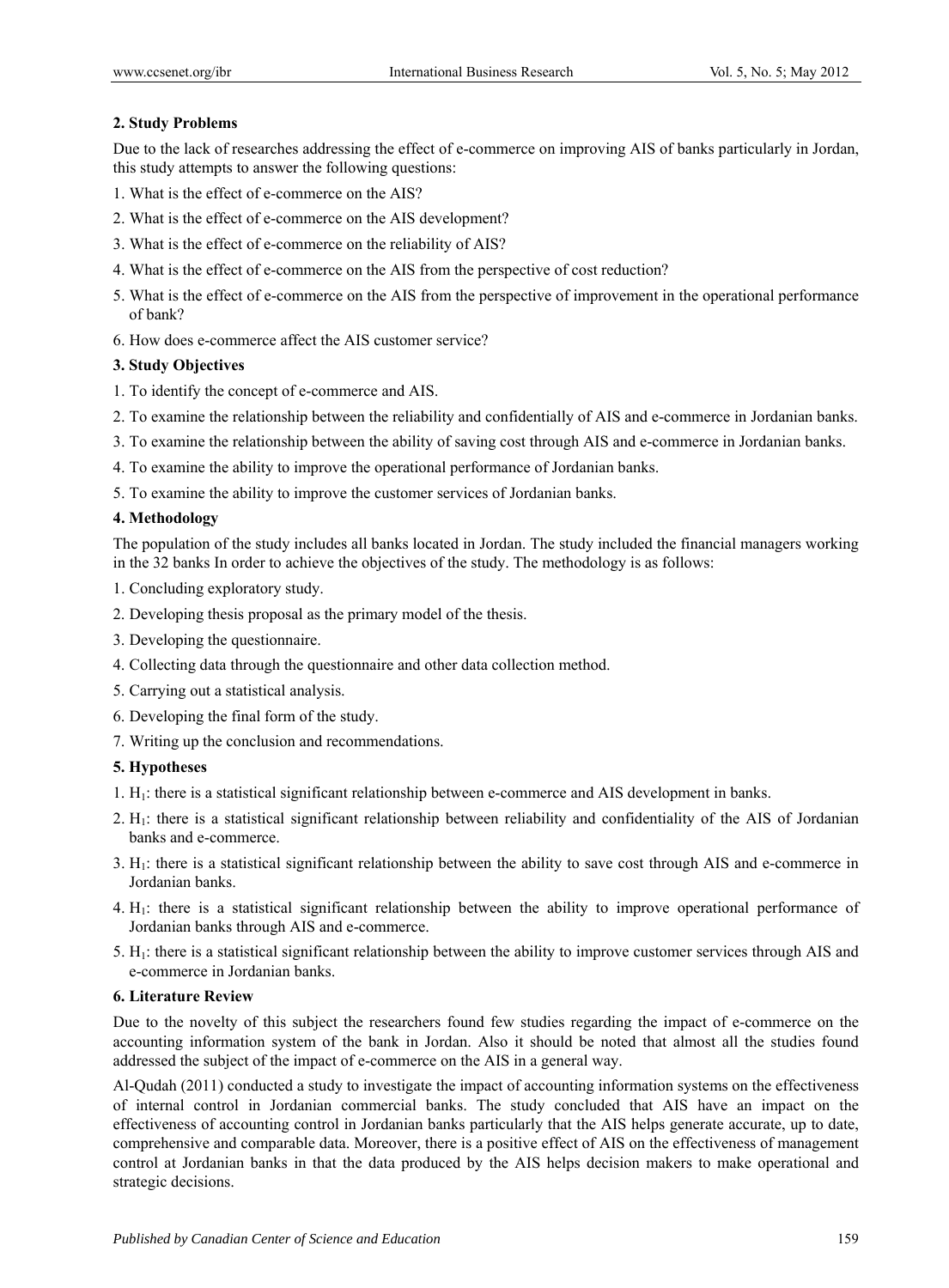Another study was conducted by Obaid (2005, 2006) which concluded the following results:

- 1) Most of the commercial governmental banks in Jordan had its own website on the internet and the conduct some of their business online but with different degrees.
- 2) The year 2005, was known for the increasing numbers of commercial, investment banks, and the branches of the foreign banks which has websites that electronically disclose their annual and periodic financial statement.
- 3) There is a significant relationship between the size of the bank and the e-commerce application.
- 4) There is a significant relationship between the hierarchies of the possession andthe work nature of the bank with the application of e-commerce in the internet banking services.

Saleh (2005) conducted a study about electronic commerce which had the following results:

- 1. E-commerce is one of the reasons that the rates of trading are rising.
- 2. E-commerce helps in the growth of the internal and external trade.
- 3. There is an effect of meeting the requirements of e-commerce on the usage of e-commerce.
- 4. There is an effect of the security on the web on the increased usage of e-commerce.

Choe (1996), the study highlight the importance of the relationships among performance of accounting information systems, the result showed that the use of information system a statistically significant influence on the performance for the firms.

The study concluded the following results:

1) There is a significant relationship between the size of the firm and the AIS application.

2) There is a significant relationship between the ability for the employees and the AIS applications.

#### **7. Results Analysis**

Table 1 shows that 40.63% of the managers in the society of the study are females and 59.37% are males.

Insert Table 1 Here

Table 2 shows that 9.37% of the managers working in the banking sector are between the ages of 20 and 29, 40.63% are between the ages of 30-39, 43.75% are between the ages of 40-49 and finally 6.25% are 50 years old or above.

#### Insert Table 2 Here

Table 3 shows that 6.25% of the society's qualification is diploma, 28.13% have bachelor's degree, 46.87% have master's degree and 15.63% have PhD.

#### Insert Table 3 Here

Table 4 shows that 3.13% of the society of the study majored in AIS, 34.37% majored in MIS, 12.5% majored in BIS, 40.63% majored in accounting and 9.37% majored in finance.

Insert Table 4 Here

Table 5 shows that 6.25% of the society has an experience of less than 5 years in bank management, 41.25% have 5 to 10 years, and 62.5% have an experience of more than 10 years.

Insert Table 5 Here

### **8. Testing the Hypotheses**

## *8.1 First Hypothesis*

There is a statistical significant relationship between e-commerce and AIS development in Jordanian banks.

For testing this hypothesis F- test was done using SPSS and the following results were calculated:

The correlation value = 0.23 between the e-commerce and AIS development, and the correlation is statistically significant, therefore we accept the  $H_1$  hypothesis which states that there is a relationship between e-commerce and AIS development in banks.

#### *8.2 Second Hypothesis*

There is a statistical significant relationship between reliability and confidentiality of the AIS of Jordanian banks and e-commerce.

For testing this hypothesis F- test was done using SPSS and the following results were calculated: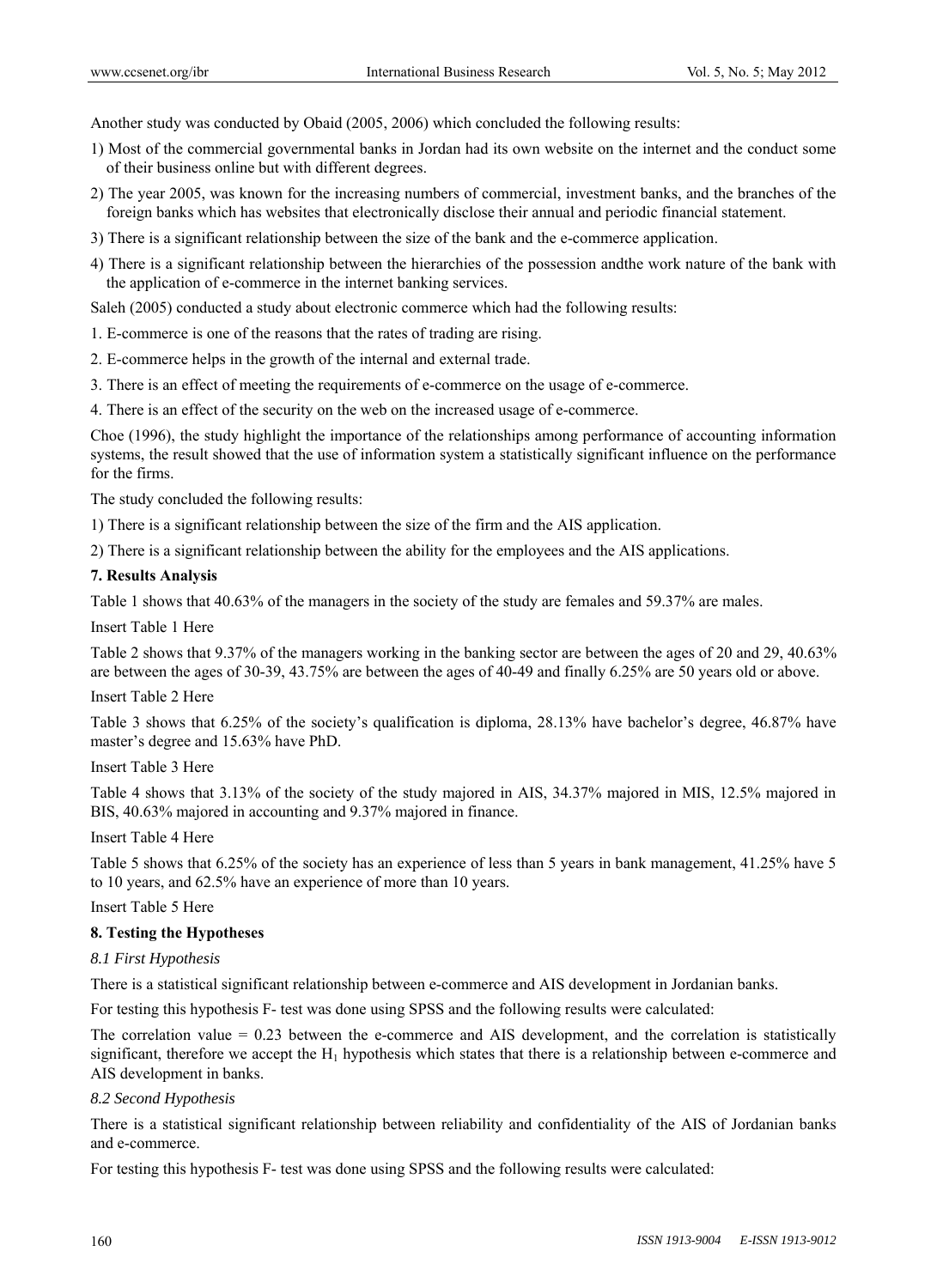The correlation value = 0.56 between the e-commerce and AIS, and the correlation is statistically significant; therefore we accept the  $H_1$  hypothesis which states that there is a relationship between e-commerce and AIS in banks.

## *8.3 Third Hypothesis*

There is a statistical significant relationship between the ability to save cost through AIS and e-commerce in Jordanian banks.

For testing this hypothesis F- test was done using SPSS and the following results were calculated:

The correlation value  $= 0.44$  between the e-commerce and the ability to save cost through AIS in Jordanian banks, and the correlation is statistically significant, therefore we accept the  $H_1$  hypothesis which states that and there is a relationship between e-commerce and the ability to save cost through AIS in Jordanian banks.

### *8.4 Forth Hypothesis*

There is a statistical significant relationship between the ability to improve operational performance of Jordanian banks through AIS and e-commerce.

For testing this hypothesis F- test was done using SPSS and the following results were calculated:

From the table above the correlation value  $= 0.37$  between the e-commerce and the ability to improve operational performance of Jordanian banks through AIS, and the correlation is statistically significant, therefore we accept the  $H_1$  hypothesis which states that there is a relationship between e-commerce and the ability to improve operational performance of Jordanian banks through AIS.

### *8.5 Fifth Hypothesis*

There is a statistical significant relationship between the ability to improve customer services through AIS and e-commerce in Jordanian banks.

For testing this hypothesis F- test was done using SPSS and the following results were calculated:

The correlation value = 0.42 between the e-commerce and the ability to improve customer services through AIS in Jordanian banks, and the correlation is statistically significant, therefore we accept the  $H_1$  hypothesis which states that there is a relationship between e-commerce and the ability to improve customer services through AIS in Jordanian banks.

### **9. Conclusions**

This study concluded the following:

- 1. Electronic commerce had a statistically significant influence on the accounting information systems development of Jordanian banks. The results also showed statistically significant between electronic commerce and reliability of the accounting information systems in Jordanian banks, the Impact of electronic commerce has enhanced the reliability which represents one of the qualitative characteristics of accounting information by improving the ability to deal with the data for banks, reduce errors, verification of data, security and protection.
- 2. Electronic commerce had a statistically significant influence for ability to reduce cost, improve operational performance of Jordanian banks through accounting information systems.
- 3. The use of Electronic commerce in the accounting information systems for Jordanian commercial banks contributed to the improvement of services provided to the clients.
- 4. Electronic commerce had contributed to increase efficiency and effectiveness of accounting information systems in Jordanian banks.

### **10. Recommendations**

The study recommends the following:

- 1. It is necessary for Jordanian banks to invest in the advancement of the information technology especially with regards to aspects related for electronic commerce in order to keep up with the spirit of the age and improve the effectiveness and efficiency of the Accounting Information System.
- 2. Jordanian banks shall increase training courses in electronic commerce for accountants in order to provide their establishments with a specialized staff ready and qualified to face the challenges and to solve the problems imposed by the Information Technology development.
- 3. Continued follow-up the latest developments in information technology in order to benefits from the services offered by using electronic commerce for clients in Jordanian banks.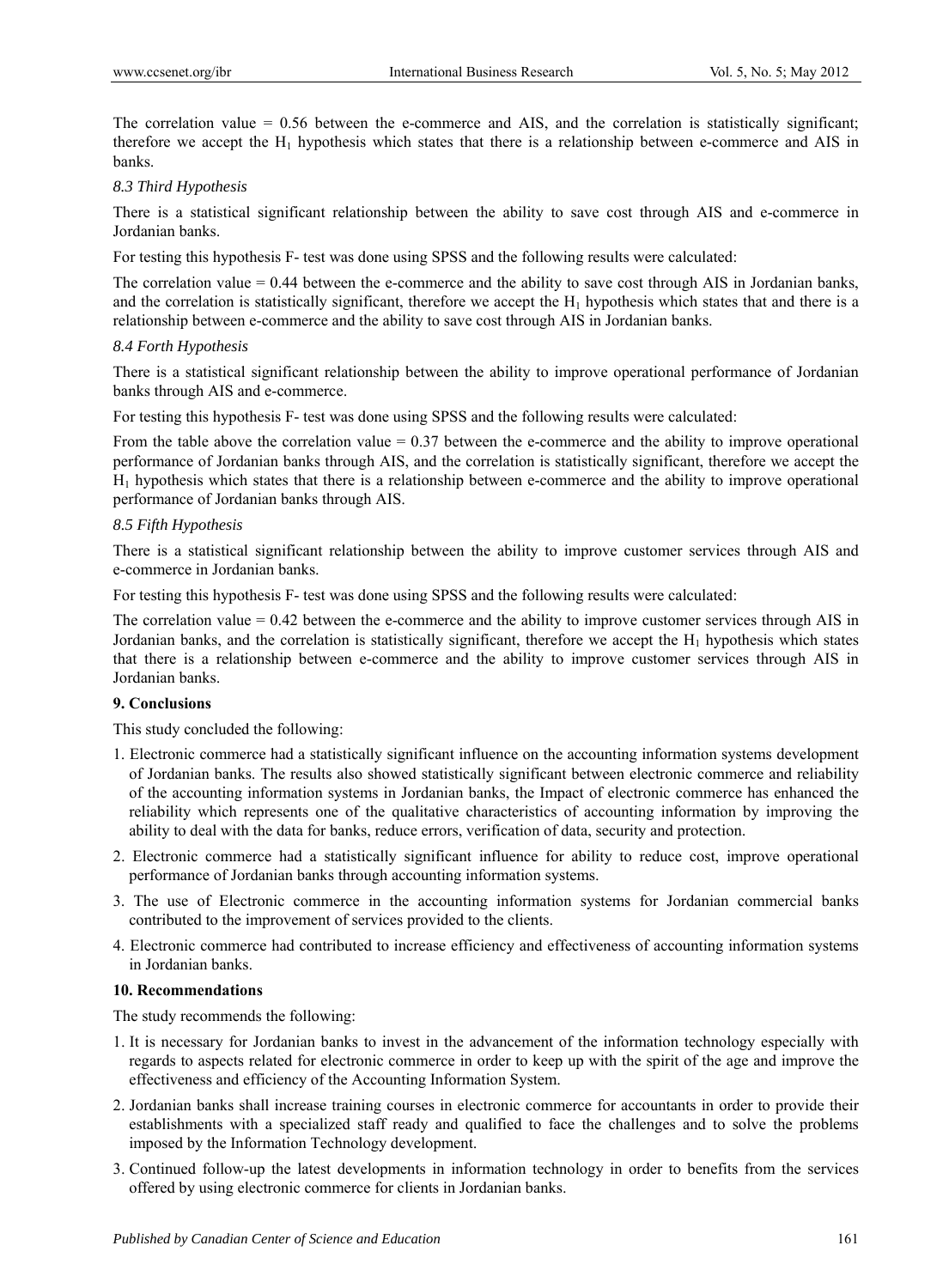- 4. Study other sectors except banking sector to identify the extent of use electronic commerce in accounting information systems in those sectors.
- 5. It also recommends that Conducting more studies concerning the conceptual framework for both electronic commerce and accounting information system and their impact on each other.

#### **References**

AICPA/CICA. (2004). Privacy frame work including the AICPA/CICA trust service privacy principles and criteria, issued by the assurance services executive committee of the AICPA and the assurance services development board of the CICA.

Al-qudah, G. (2011). The impact of accounting information systems on the effectiveness of the internal control in jordanian banks, electronic version. *Interdisciplinary Journal of Contemporary Research In Business, 2*(9), 365-377.

Barczak, G., Sultan, F., & Hultink, E. J. (2007). Determinants of IT usage and new product performance. *The Journal of Product Innovation Management, 24*(6), 600-613. http://dx.doi.org/10.1111/j.1540-5885.2007.00274.x

Choe, J. M. (1996). The relationships among performance of accounting information systems. *Journal of computer information systems, 12*(4).

Davenport, T. H. (1998). Putting the enterprise into the enterprise system. *Harvard business review, 76*(4), 121-131.

Howell, J. M., & Higgins, C. A. (1990). Champions of technological innovation. *Administrative Science Quarterly, 35*, 317-341. http://dx.doi.org/10.2307/2393393

Lymer, A., & Debreceny, R. (2003). The Auditor and corporate reporting on the internet: challenges and institutional responses. *International journal of auditing, 7*, 103-120. http://dx.doi.org/10.1111/1099-1123.00063

Misic, M., M. Hill, J. A. (1998). The impact of networks on the systems development. *Journal of computer information system, 39*(1).

Purwadi, P. (2008). Advantages of web services in E-Business, A large scale empirical study. *Working paper*. MIT sloan school pf management.

Romney, M. B., & Steinbart, P. J. (2012). *Accounting information system*. New Jersey: Prentice Hall.

Shore, B. (1996). Using information technology to achieve competitive advantage. *Journal of computer information systems, 36*(4), 14-20.

Turban, E., King, D., Lee, J., Liang, T., & Turban, D. C. (2010). *Electronic Commerce a Managerial Perspective*. New Jersey: Prentice Hall.

Whelan, E. (2007). Exploring knowledge exchange in electronic networks of practice. *Journal of Information Technology, 22*(1), 5-12. http://dx.doi.org/10.1057/palgrave.jit.2000089

Zikmund, W. G. (2003). *Business research methods* (7th ed.). Thomas south-western.

Table 1. The relative distribution by gender

| Gender | Frequency | Percentage |  |
|--------|-----------|------------|--|
| Female | 12        | 40.63%     |  |
| Male   | 19        | 59.37%     |  |
| Total  | 32        | 100%       |  |

|  | Table 2. The relative distribution by age |  |  |
|--|-------------------------------------------|--|--|
|--|-------------------------------------------|--|--|

| Age                | Frequency | Percentage |
|--------------------|-----------|------------|
| $20-29$ years      |           | 9.37%      |
| 30-39 years        | 13        | 40.63%     |
| 40-49 years        | 14        | 43.75%     |
| 50 years and above |           | 6.25%      |
| Total              | 32        | 100%       |